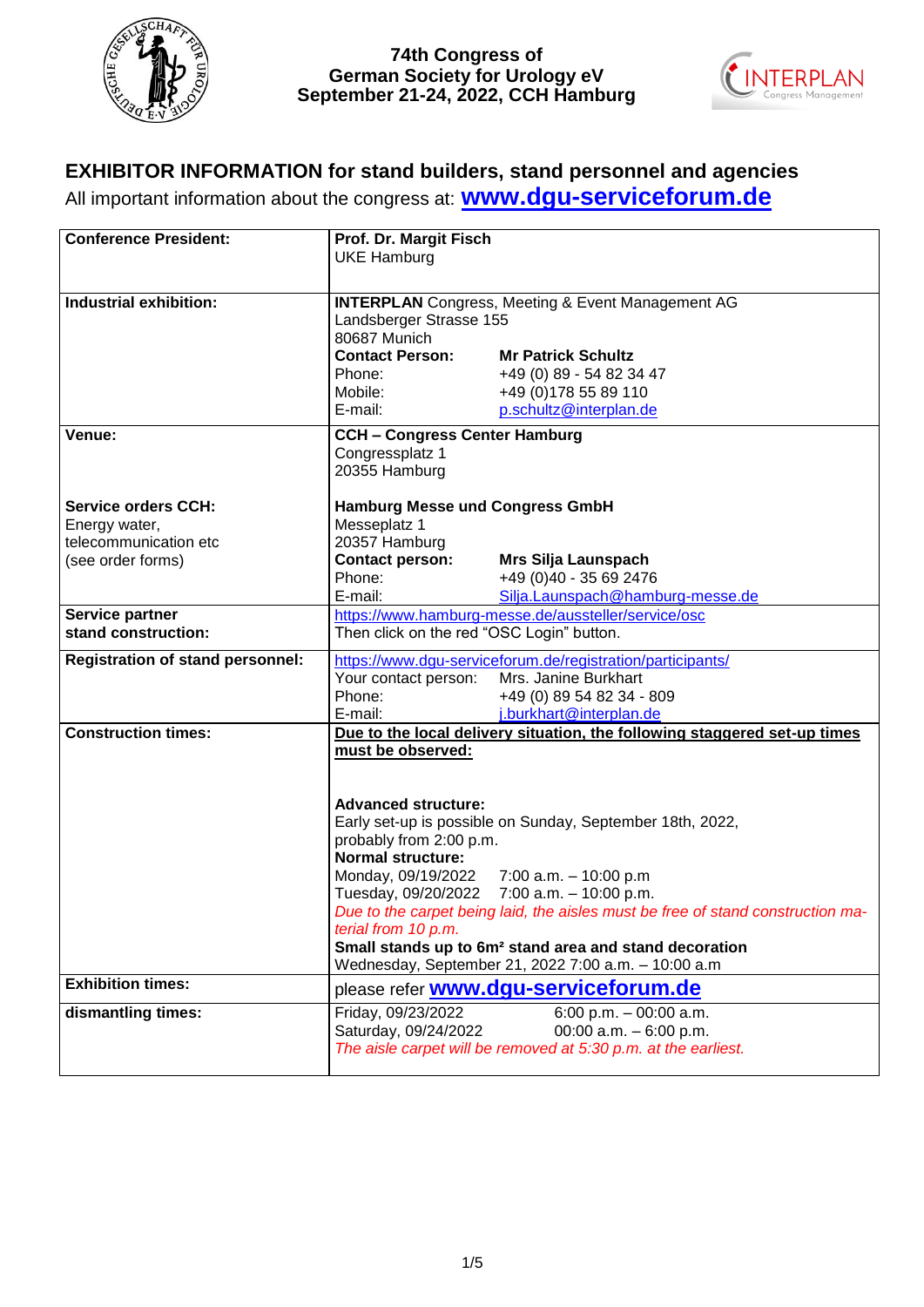



| <b>LOGISTICS - Shipments:</b>      | <b>Schenker Germany AG</b><br>Paul-Henri-Spaak-Strasse 8 |                                                                                          |
|------------------------------------|----------------------------------------------------------|------------------------------------------------------------------------------------------|
|                                    | 81829 Munich                                             |                                                                                          |
|                                    |                                                          |                                                                                          |
|                                    | <b>Contact Person:</b>                                   | <b>Mr Thomas Ernst</b>                                                                   |
|                                    | Phone:                                                   | +49 (0) 89 - 94 92 43 08                                                                 |
|                                    | E-mail:                                                  | congress@dbschenker.com<br>The DB SCHENKER tariffs are also stored in the service forum. |
|                                    |                                                          | Deliveries addressed directly to the Congress Center Hamburg will NOT                    |
|                                    |                                                          | be accepted! For insurance reasons, INTERPLAN employees are not allowed                  |
|                                    | to accept any shipments.                                 |                                                                                          |
| Loading and unloading options/sto- |                                                          | Deliveries by car please use the multi-storey car park at the CCH.                       |
| rage:                              |                                                          | Deliveries for all exhibition areas are made via the Tiergartenstrasse Gate H            |
|                                    |                                                          | (see directions sketch). For the unloading of the trucks in the CCH need fork            |
|                                    |                                                          | lift previously at the Schenker Deutschland AG can be rented.                            |
|                                    |                                                          | This also applies to the storage of empties and full containers.                         |
|                                    |                                                          | Note: DB SCHENKER is the exclusive forwarding agent for the DGU Con-                     |
|                                    |                                                          | gress. This also applies to the storage of empties and full containers. Due to           |
|                                    |                                                          | the complicated delivery situation on site, DB SCHENKER has to allocate spe-             |
|                                    | cific time slots for assembly and dismantling.           |                                                                                          |
|                                    |                                                          | For this purpose, your company data including your contact person will be for-           |
|                                    |                                                          | warded to Schenker AG. Schenker AG will continue to coordinate the slot                  |
|                                    | times.                                                   |                                                                                          |
|                                    |                                                          | ANY vehicle MUST be registered with Schenker. Vehicles without regist-                   |
|                                    |                                                          | ration must expect considerable waiting times on site!                                   |
| Freight elevator basement:         |                                                          | Vehicles < 7.5t can also deliver via the basement (max. entrance height 4m).             |
|                                    |                                                          | Goods lifts are available there that lead to Hall H. The vehicles must be remo-          |
|                                    |                                                          | ved from the basement immediately after unloading.                                       |
|                                    |                                                          | Dimensions: 2.35 m wide / 5.50 m long / 2.10 m high                                      |
|                                    | Load capacity: 5,000kg                                   |                                                                                          |
| <b>Deposit Policy:</b>             |                                                          | Due to the limited parking space, you can only stop at Tiergartenstrasse for             |
|                                    |                                                          | loading and unloading. All vehicles must then be driven away again immedia-              |
|                                    | tely.                                                    |                                                                                          |
|                                    |                                                          | The control staff at the access will be one for each delivering vehicle Request          |
|                                    |                                                          | a deposit, which is broken down as follows:                                              |
|                                    |                                                          |                                                                                          |
|                                    | Cars / vans / trucks up to 7.5 t:                        |                                                                                          |
|                                    | Entry deposit EUR 100.00                                 | Max. standing time in the loading / unloading zone: 1 hour.                              |
|                                    |                                                          |                                                                                          |
|                                    | Trucks $> 7.5$ t:                                        |                                                                                          |
|                                    |                                                          | Max. standing time in the loading / unloading zone: 2 hours.                             |
|                                    | Entry deposit EUR 100.00                                 |                                                                                          |
|                                    |                                                          |                                                                                          |
|                                    |                                                          | The deposit will be refunded when leaving the loading zone within the spe-               |
|                                    |                                                          | cified times, but will be retained if the times are exceeded! Please inform your         |
|                                    |                                                          | stand builders and employees accordingly. The responsible security service               |
|                                    | has all the powers to enforce this regulation.           |                                                                                          |
|                                    |                                                          | For more details, please refer to the so-called Shipping Instructions from               |
|                                    | Schenker AG.                                             |                                                                                          |
| <b>Material retrieval:</b>         |                                                          | Please have your material collected on Saturday, September 24, 2022 after                |
|                                    |                                                          | your stand has been dismantled (up to 12:00 p.m. at the latest). After the end           |
|                                    |                                                          | of the exhibition, there is no possibility of storage by the CCH. Material that is       |
|                                    |                                                          | not picked up will be stored at DB SCHENKER for a fee.                                   |
|                                    |                                                          |                                                                                          |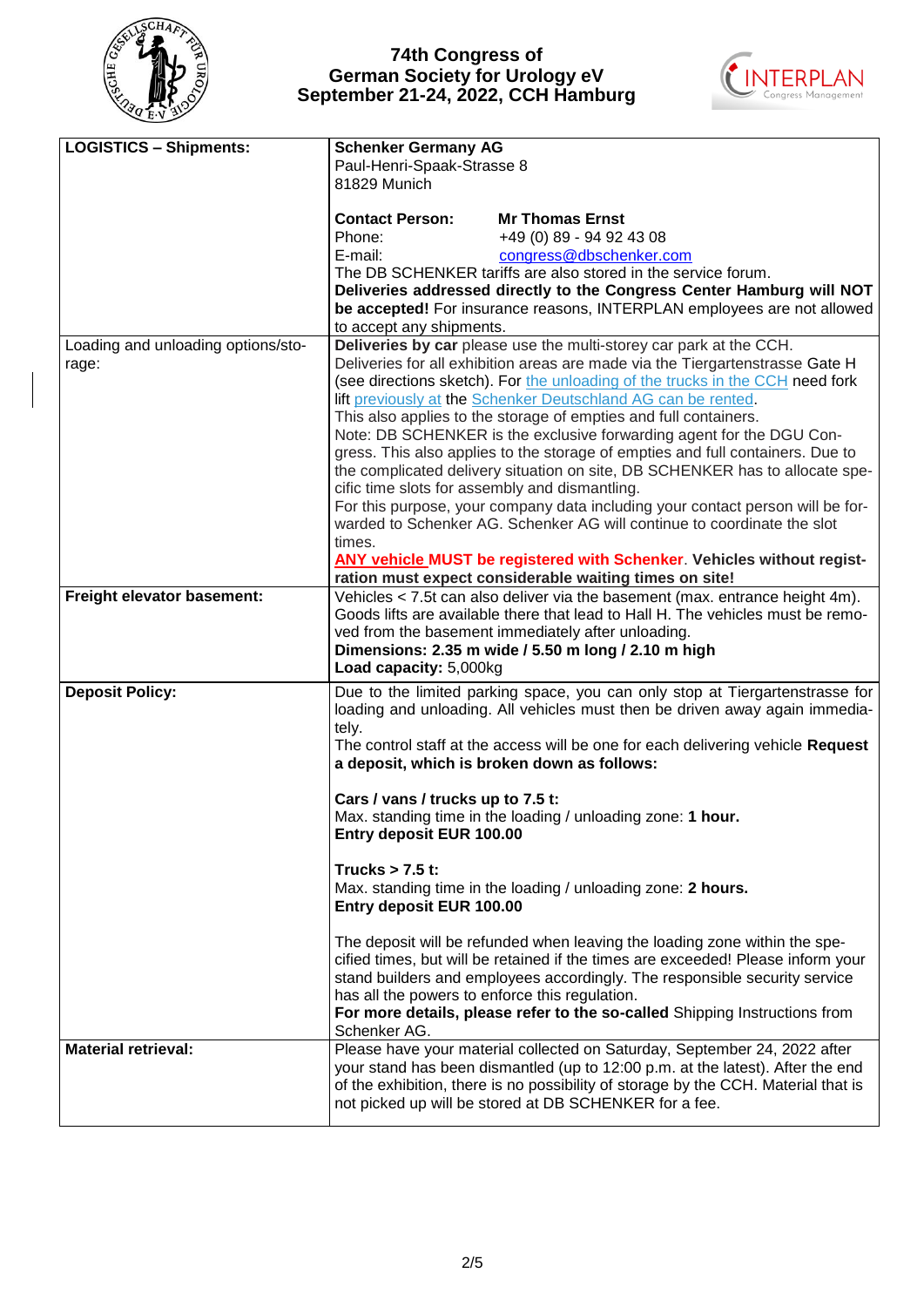



| Parking for cars:                  | Entry and exit to the CCH underground car park is via Tiergartenstraße and/or<br>via Dag-Hamarskjöld-Platz (Dammtor station).<br>When entering, the number plate is automatically recorded. NO ticket will be<br>drawn. Payment is made at the automatic pay station by entering the license<br>plate number. (Prices as of 01.06.22):<br>€ 3.00 per hour / € 3.00 per each additional hour<br>€ 25.00 daily maximum rate (max. 24 hours) = from the 8th hour<br>€ 50.00 lost parking ticket - (must be activated by the supervisor)                                                                                                              |
|------------------------------------|---------------------------------------------------------------------------------------------------------------------------------------------------------------------------------------------------------------------------------------------------------------------------------------------------------------------------------------------------------------------------------------------------------------------------------------------------------------------------------------------------------------------------------------------------------------------------------------------------------------------------------------------------|
| Trucks and vans:                   | Car park on the Heiligengeistfeld (Glacischaussee, see map) only 5 minutes<br>from the CCH. The costs are $\epsilon$ 20.00 per truck/day, $\epsilon$ 5.00 per car/day.                                                                                                                                                                                                                                                                                                                                                                                                                                                                            |
|                                    | <b>Parking operator:</b><br><b>Goldbeck Parking Hamburg</b><br>DE: +49 (0) 521 9488 3711   E-Mail: info@goldbeck-parking.de<br>https://www.goldbeck-parking.de/parkplatzsuche#/p/7258/Park-<br>platz%20Heiligengeistfeld                                                                                                                                                                                                                                                                                                                                                                                                                          |
| <b>Catering/stand hospitality:</b> | Käfer Service Hamburg GmbH<br>c/o Hamburg Messe und Congress GmbH<br>Messeplatz 1<br>20357 Hamburg                                                                                                                                                                                                                                                                                                                                                                                                                                                                                                                                                |
|                                    | Contact person: Ms Isabella Hahn<br>Phone:<br>+49 (0)40 - 35 69 3217<br>E-mail:<br>catering-hamburg@feinkost-kaefer.de<br>https://www.standcatering-hamburg.com/checkin.php<br>e-shop:<br>www.feinkost-kaefer.de/hamburg-messe<br>home page:<br>Food can only be served via the exclusive caterer. The serving of self-brought<br>food and drinks at the exhibition stand requires the prior approval of the cate-<br>rer. There may be a fee $(=$ so-called corkage fee) for this.                                                                                                                                                               |
| stand cleaning                     | Stand cleaning can also be ordered from the exhibitor service.<br>The corridors will be thoroughly cleaned once before the start of the exhibition.                                                                                                                                                                                                                                                                                                                                                                                                                                                                                               |
| suspensions                        | In the lobbyand in Hall 3 no suspensions are generally possible. In Hall H<br>there are suspension points all over the place.                                                                                                                                                                                                                                                                                                                                                                                                                                                                                                                     |
| guard                              | During the congress times, only a general hall patrol is planned, but no guar-<br>ding of the individual stands. Therefore, please do not leave any valuable<br>items visible at the stand and lock your valuables. We and the Congress<br>Center accept no liability for damage and/or theft!                                                                                                                                                                                                                                                                                                                                                    |
| <b>Technical details:</b>          | Observe the technical guidelines of the CCH:<br>https://www.cch.de/planen/downloads#vertragsdokumentenundmerkblaetter<br>The construction height can be found in the plans. In any case, the following<br>limit values apply:<br>Height of hall 3<br>Walls under the gallery: 3.35 m<br>Other outer walls: 4.00 m<br>Constructions within the stand boundary:<br><b>Construction height hall H</b><br>Outer walls: 4.00 m<br>Constructions within the stand boundary:<br>6 m with a distance to the outer edge of at least 1 m.<br>This also applies to suspensions/stand construction/advertising struc-<br>tures/banners or other constructions |
|                                    |                                                                                                                                                                                                                                                                                                                                                                                                                                                                                                                                                                                                                                                   |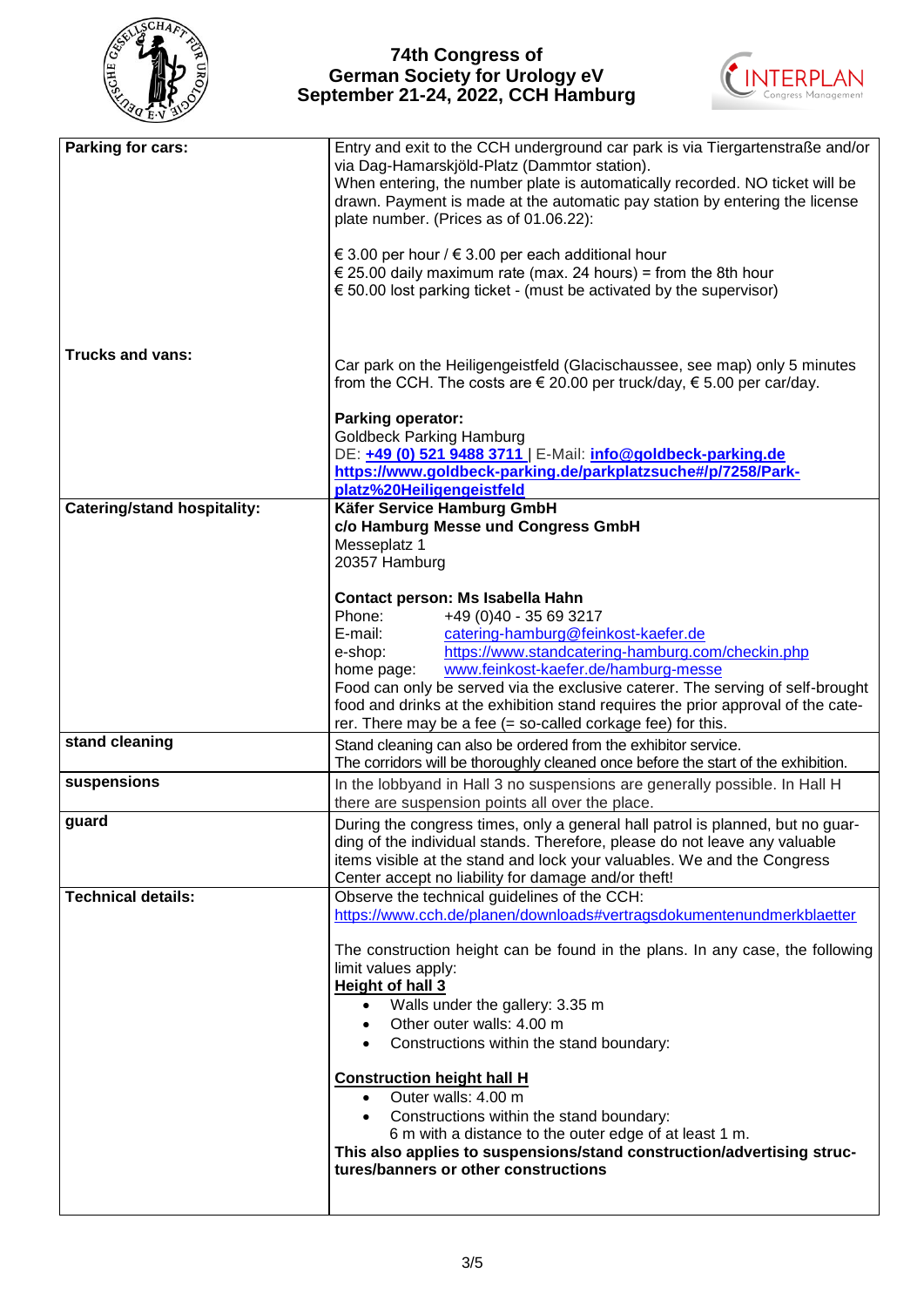



|                                                      | Danger: The maximum construction height under the smoke curtains shown in<br>the plan is 3.50 meters (top)! Structures over 3 m high should not be wider<br>than 50% of the length of the respective side facing the adjacent stand.<br>The part facing the neighboring stands over 2.50 m must be designed with<br>neutral visible surfaces (white or grey)! In the event of violations, the rear<br>wall will be covered for a fee. Side walls on open sides (also applies to sus-<br>pensions or other constructions) should not be built wider than 30% of the side<br>length. Building on open sides should always be avoided. A preliminary check<br>of the renderings is carried out by Interplan. Please send your designs directly<br>to Mr Schultz, p.schultz@interplan.de<br>Stands over 50 square meters will be checked by the CCH. The costs per test<br>are € 50.00 plus VAT and will be charged directly to the exhibitors by the Exhi-<br>bitor Service. |
|------------------------------------------------------|---------------------------------------------------------------------------------------------------------------------------------------------------------------------------------------------------------------------------------------------------------------------------------------------------------------------------------------------------------------------------------------------------------------------------------------------------------------------------------------------------------------------------------------------------------------------------------------------------------------------------------------------------------------------------------------------------------------------------------------------------------------------------------------------------------------------------------------------------------------------------------------------------------------------------------------------------------------------------|
| Booth design:                                        | In order to maintain a uniform overall picture of the exhibition, each exhibitor<br>using a fixed system stand must ensure that the rear and side walls of his<br>stand are clean and white. This also applies to stands whose rear wall is di-<br>rectly connected to a neighboring stand, since the rear walls can be exposed<br>due to possible different construction heights and smaller gaps.<br>Please note that at some event locations the access points for electricity and<br>water can be located directly on your own stand area and this can have an im-                                                                                                                                                                                                                                                                                                                                                                                                    |
| <b>Technical connections from the</b><br>hall floor: | pact on the stand construction design. This applies, for example, to supply<br>ducts/floor flaps. It is possible that stand neighbors are supplied with electricity<br>from the floor hatch and therefore the neighbors' cables run through your own<br>stand area if the only connection is on your own stand area.                                                                                                                                                                                                                                                                                                                                                                                                                                                                                                                                                                                                                                                      |
| Peninsula and island stands:                         | All peninsula and island stands must be built as transparently as possible so<br>that the corresponding stand neighbors are not disadvantaged and an inviting<br>overall picture is presented. Please consider that a positive overall impression<br>of the exhibition also has a positive effect on the individual exhibitors.                                                                                                                                                                                                                                                                                                                                                                                                                                                                                                                                                                                                                                           |
| Floor:                                               | Hall H: black screed<br>We strongly recommend installing a floor or carpet.<br>Load: 1500kg/m <sup>2</sup>                                                                                                                                                                                                                                                                                                                                                                                                                                                                                                                                                                                                                                                                                                                                                                                                                                                                |
|                                                      | Room 3 + foyer ground floor: parquet floor<br>Wing loading: 500kg/m <sup>2</sup><br>Point load: 200kg/m <sup>2</sup>                                                                                                                                                                                                                                                                                                                                                                                                                                                                                                                                                                                                                                                                                                                                                                                                                                                      |
| <b>Water connections/hanging</b><br>points:          | There are only a limited number of water connections/hanging points in Hall H.<br>There are no water connections/hanging points in room 3 and foyer ground<br>floor.                                                                                                                                                                                                                                                                                                                                                                                                                                                                                                                                                                                                                                                                                                                                                                                                      |
| <b>Stand construction permit:</b>                    | For organizational reasons, all stands larger than 30 m <sup>2</sup> must submit a stand<br>plan for approval. The same applies to stands with a height of more than 3<br>meters (regardless of the stand size) due date: August 12th, 2022.<br>If you are planning a special stand concept, please contact Mr Schultz<br>(p.schultz@interplan.de) on. Otherwise it cannot be guaranteed that your<br>stand concept will be approved under the local circumstances of the CCH<br>Hamburg.                                                                                                                                                                                                                                                                                                                                                                                                                                                                                 |